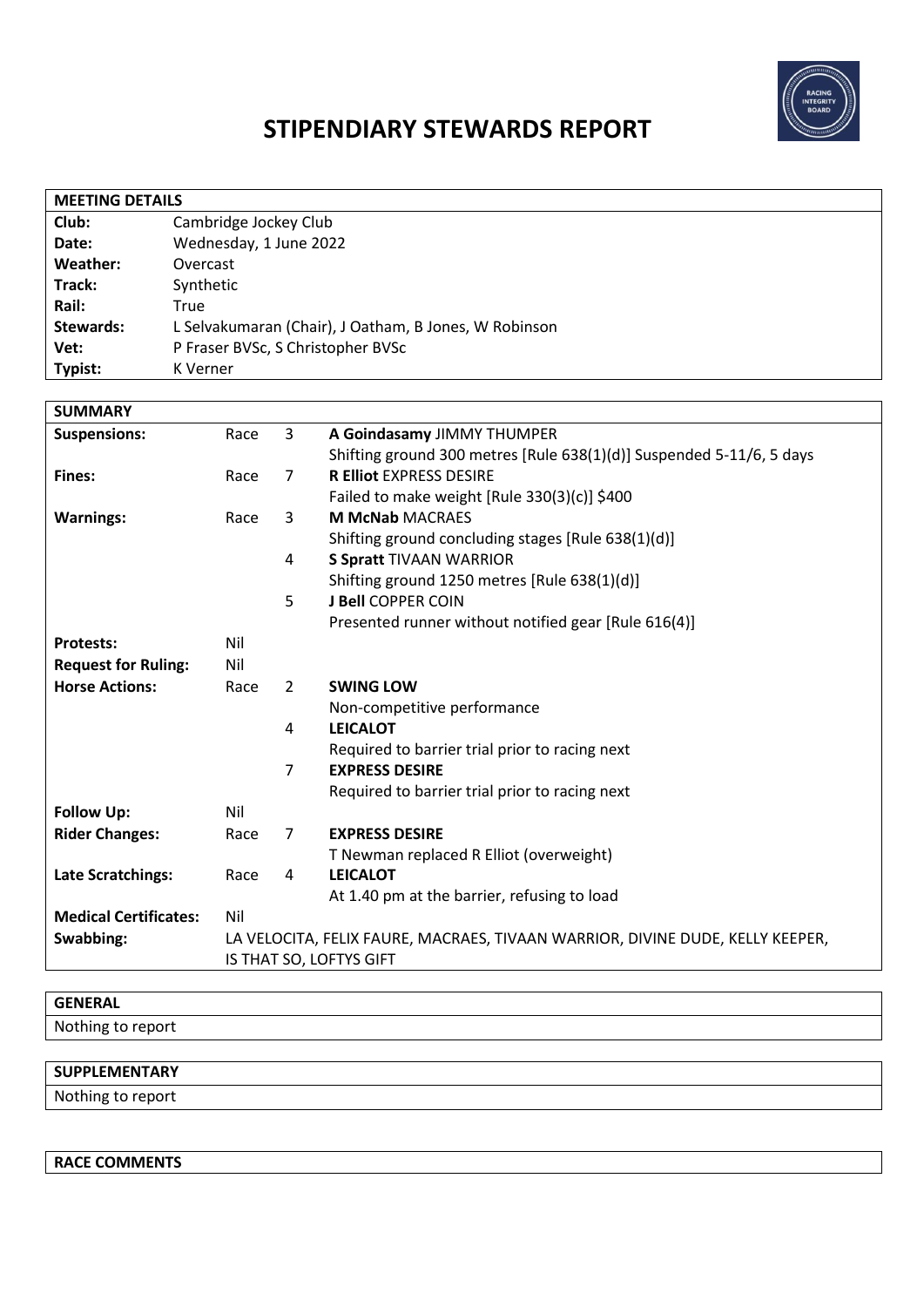**Race 1 WAIPA EARTHWORKS 1550**

**LA VELOCITA** (S Weatherley) - Slow to begin.

**CHATTERTON** (S Spratt) - Slow to begin. Over-raced in the early and middle stages.

**CATHAY EMPRESS** (A Goindasamy) – Began awkwardly. Had some difficulty obtaining clear running early in the final straight.

**ELUSIVE EMPIRE** (T Mitchell) – Raced wide without cover throughout.

**WESTERN SPRINGS** (R Elliot) - Held up in the early part of the straight.

**GOLDMAN** (K Asano) - Performed below market expectations. When questioned regarding performance rider K Asano could offer no explanation.

#### **Race 2 CAMBRIDGE GRAINS 1550**

**SWING LOW** (K Asano) - Slow to begin. Lost contact with the field passing the 950 metres. Underwent a post-race veterinary examination which did not reveal any significant abnormality other than a minor skin condition and there being some concern over the mare's overall condition. Trainer B Coxhead was spoken to accordingly and advised that Stewards would be expecting an improvement in its performance and condition with a warning placed against the mare for its lack of competitiveness.

**BOUFFANT** (A Calder) - Slow to begin.

**GOLDEN EAGLE** (T Thornton) – Raced wide without cover until near the 1000 metres when racing keenly.

**MR RAINBOW** (J Chung) - Raced three wide without cover throughout.

**ALPHA CHARLIE** (M Cameron) – Lay in under pressure in the straight.

## **Race 3 COOKIES KITCHEN MAIDEN 1550**

**BOLEH** (A Calder) - Began awkwardly then crowded shortly after, losing ground. Hampered and checked near the 300 metres when JIMMY THUMPER shifted out for clear running.

**JIMMY THUMPER** (A Goindasamy) – Restrained in the early stages to obtain cover from a wide barrier. Made contact with BOLEH near the 300 metres when shifting out to obtain clear running.

**ASTRADEEL** (S Weatherley) – Slow to begin.

**ARGYLL CHIEF** (R Elliot) - Raced wide without cover throughout.

**DAYDREAM BELIEVER** (D Danis) – Raced three wide without cover until near the 1000 metres. Bumped near the 300 metres.

**MERSEY BEAT** (T Yanagida) – Raced wide without cover throughout.

**ELUSIVE CAPITAL** (J Chung) - Raced in restricted room over the concluding stages when MACRAES lay in under pressure.

**MACRAES** (M McNab) - Lay in under pressure for a majority of the straight.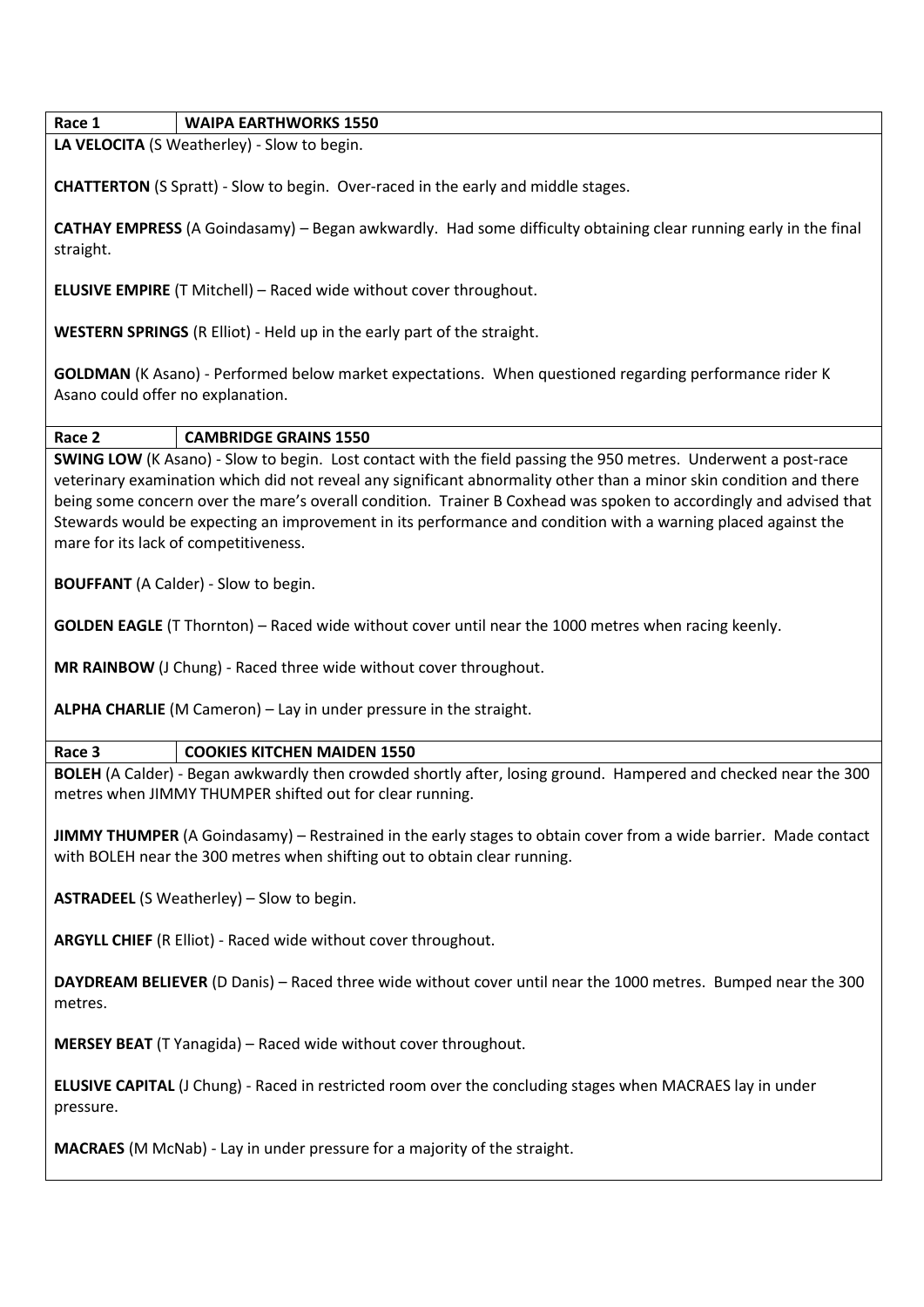**M McNab** (MACRAES) - Issued with a warning after permitting his mount to shift in over the concluding stages crowding BULLISH, JIMMY THUMPER and ELUSIVE CAPITAL.

**A Goindasamy** (JIMMY THUMPER) - Admitted a charge of careless riding after he permitted his mount to shift out when insufficiently clear of BOLEH which was hampered and checked near the 300 metres. After considering submissions the Adjudicator suspended A Goindasamy's licence to ride in races from the conclusion of racing on Saturday 4 June up to and including racing on Saturday 11 June, 5 national riding days.

## **Race 4 NZB INSURANCE PEARL SERIES RACE 1300**

**LEICALOT** (D Danis) - Late scratched at 1.40 pm after refusing to load. Connections were advised that the mare must barrier trial to the satisfactions of Stewards prior to racing next.

**EASY PEASY** (T Newman) - Began awkwardly losing ground.

**TINA AGAIN** (L Satherley) – Raced wide without cover throughout. Inconvenienced when placed in restricted room to the inside of TIVAAN WARRIOR which shifted inwards passing the 1250 metres. Commenced to race keenly through the early and middle stages.

**CANTSAYTOOMUCH** (R Elliot) - Rider dropped his whip passing the 1200 metres. Raced wide without cover throughout.

**S Spratt** (TIVAAN WARRIOR) - Issued with a warning after permitting her mount to shift inwards when insufficiently clear of TINA AGAIN which had to be steadied passing the 1250 metres.

## **Race 5 RICHARD BRIGHT MEMORIAL MAIDEN 1300**

**IPSO FACTO** (S Weatherley) - Slow to begin. Lay in under pressure in the final straight.

**MR BIGGLESWORTH** (B Grylls) - Slow to begin.

**ULTIMATE FOCUS** (A Goindasamy) - Raced keenly in the early and middle stages when being restrained. Briefly held up rounding the final bend.

**VIVA LE VADA** (K Asano) - Raced keenly in the early and middle stages when being restrained. When questioned regarding performance rider K Asano advised that over-racing in the early and middle stages had been detrimental to the gelding's chances.

**DAME COUNTY** (O Bosson) - Raced three wide without cover throughout. Performed below market expectations. When questioned regarding performance rider O Bosson advised that being caught wide in the run had been detrimental to the filly's chances.

**THE HIGH LINE** (M McNab) - Raced wide without cover throughout.

**J Bell** (COPPER COIN) - Issued with a warning after presenting COPPER COIN to race without the notified blinkers.

## **Race 6 NZB INSURANCE PEARL SERIES MAIDEN RACE 1300**

**BORDEAUX ROSE** (L Satherley) – Restrained from its wide barrier at the start.

**HOBSON STREET** (T Mitchell) – Raced wide without cover throughout.

**TRAMONTO** (K Asano) – Raced wide without cover for the majority of the race. Lay in under pressure in the straight.